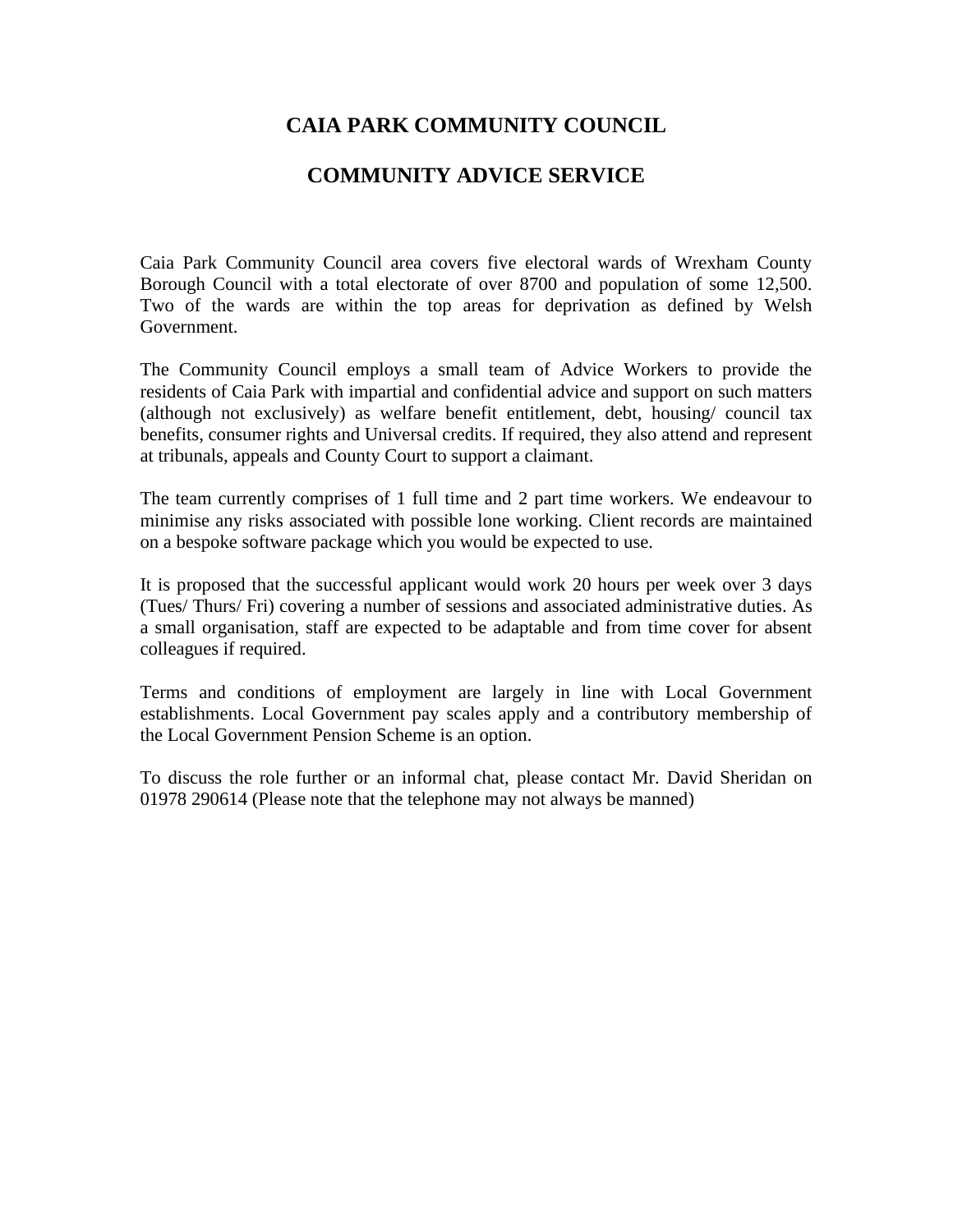### **CAIA PARK COMMUNITY COUNCIL**

### **WLEFARE BENEFITS / ADVICE OFFICER**

# **PART TIME (20 HRS) Salary £14014.60 - £14872.43 NJC Rate Pt. 19-22 (Full time equivalent salary £25927 - £27514)**

The Council's Advice Team make an essential contribution to services maximising residents' welfare benefit entitlement and dealing with a variety of other problems such as debts, housing/council tax benefits, PIP forms etc within the community of Caia Park

It is essential that you have experience in most of the above disciplines. An ability to represent at tribunal level would be an advantage.

The position is for 20 hrs per week with possibly some additional hours to cover holidays and sickness.

Application form and details from:

Mr. M. Morris, Clerk of the Council. Community Council Offices, Prince Charles Road, Wrexham LL13 8TH or preferably by email: [clerk@caiapark.gov.uk](mailto:clerk@caiapark.gov.uk) (Closing date 27.06.22)